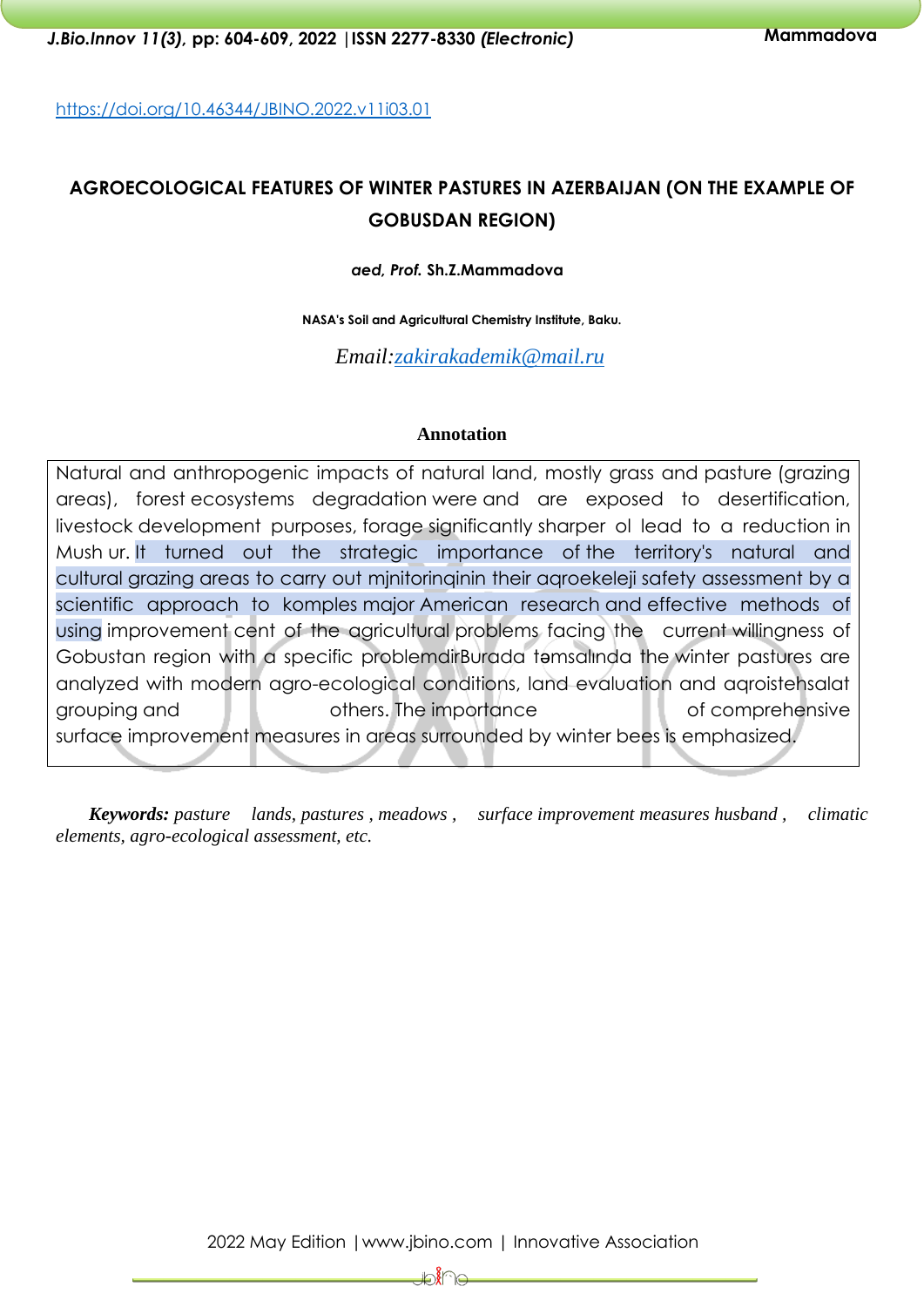#### **Introduction.**

Agriculture in the Republic of Azerbaijan is an important lands, including areas of natural pastures and degraded

remains , mahsuldarlıqlarının

slump because of them, Livestock ministry to increase the use of them in terms of the established requirements, a fact not. On the other hand, the lack of highnutrient concentrates produced by industrial methods in the structure of forage leads to overloading of natural forage areas, erosion and salinization of soils as a result of their uncontrolled exploitation, serious damage to the country's forest resources, water resources and the environment .

In order to increase productivity in the country through more advanced methods of livestock development, to strengthen the protection of summer and winter pastures and hayfields , to increase the efficiency of their use and to ensure the conservation of biodiversity.

The agricultural sector for the development of t orpaq efficient use of resources,

fertility improvement, restoration,

conservation and productivity management 's request, whether it can be delegated to international standards agroecological should be on.

The akincili yin development, in addition to agriculture, the major areas of ghbjhbntn the Livestock Gin dayanıqlı for the development of the firm wound forage dılması pasture land for grazing and forage production areas hesacına expanded to increase domestic resources is required. In this regard, the selected object of research in the

Gobustan region in winter pastures , then the observed severe degradation processes less efficient, the area of land cultivated turnover of coping with the threat to confront the causes sign announces that confirmed.

*Substantiation of the research The* main reasons for unacceptable agroecological changes in the potential of natural resources are plowing of pastures, large-scale agro- ameliorative works, overloading of pastures with cattle and strong man-made impacts. Thus, the problem consists of irrefutable stages, suc h as an increase in the number of livestock, overgrazing of pastures, and degradation of pastures .

Pasture degradation leads to a decrease in biodiversity, fragmentation of the biocenosis structure, and the inability of the ecosystem to manage and regenerate itself. The region's plants and animals at the world for the main habitat of the already reduced the grassland ecosystem, our FAQs in the improvement of both the economy of the country-

specific weight, livestock imkisafının

underlying, strong forage base known D , State part of the program as reflected in the found. Along with this research məvzusu available to meet the demands of the day in a market economy with much urgency səcviyyə lənən was a problem, the research studied the science-based pending.

*The subject of the research:* the study, the main purpose of the Gobustan region of the country in the face of winter pastures agro-ecological features of the integrated approach by the modern research techniques using reasonably be

2022 May Edition |www.jbino.com | Innovative Association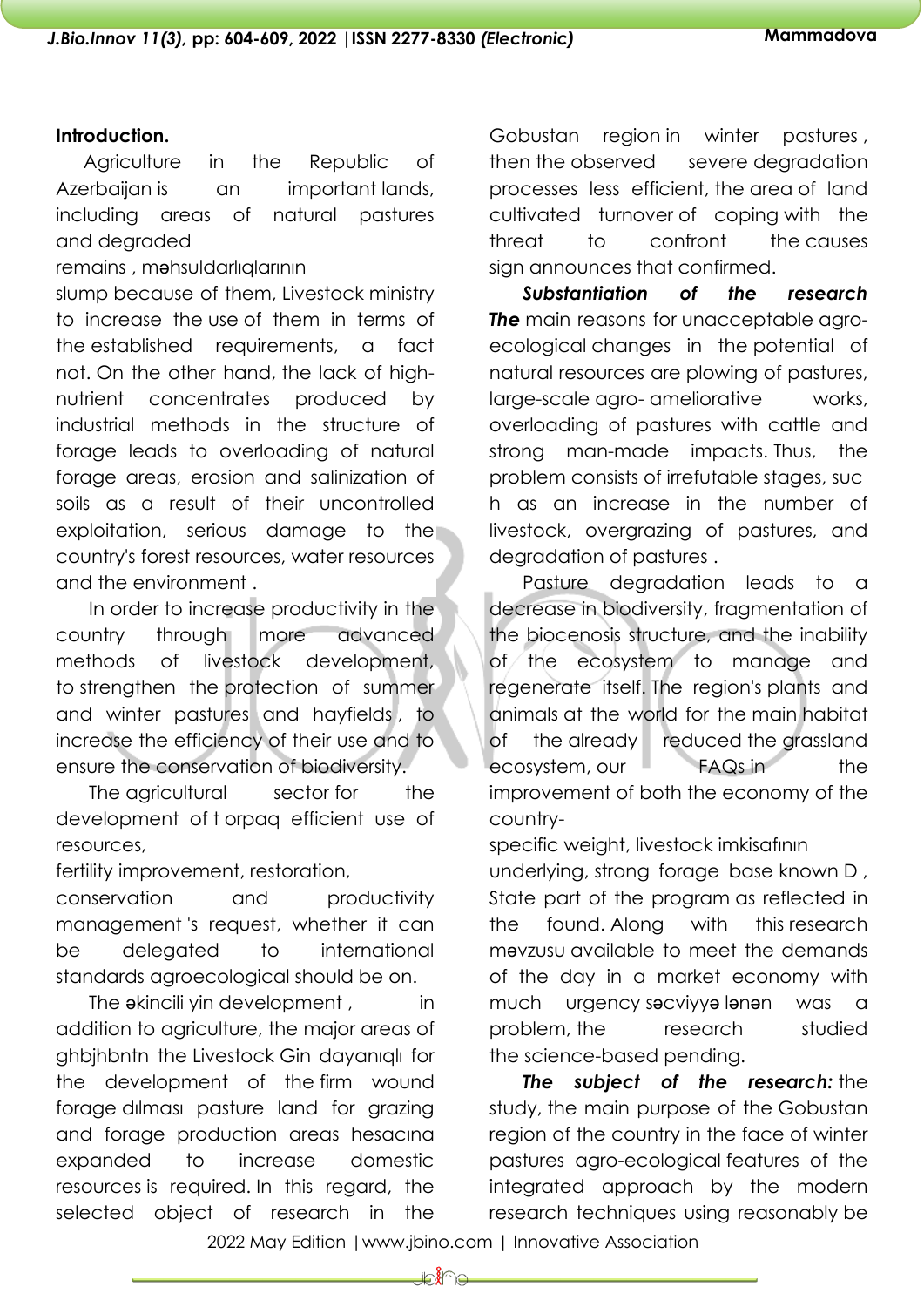investigated, training sessions, results, thanks to the introduction of grazing and pasture land was to expand.

**Object and methodology.** As the object of research Qobusdan district territorial sin in the winter pasture is located in a hələri, was their main soil and vegetation. Otlaqaltı land practice field soil erosion accompanied by investment in research, research facilities in the wide dissemination of the city, a dangerous erosion of gray-brown soils monitoring Apariya vodka, results, impact analysis, was an

academic **GSMammadov belonging** to generally accepted methods based aqroekolo ji assessment was conducted [ ].

## **The object of research is the erosion of territorial soils by regions**

|                |                  | <b>Common</b>           | Including the degree of erosion |                    |                                 |               |                 |      |               |      |      |                 |
|----------------|------------------|-------------------------|---------------------------------|--------------------|---------------------------------|---------------|-----------------|------|---------------|------|------|-----------------|
| $N_2$          | <b>Regions</b>   | area<br>(min ha)        | areas                           | <b>Undeveloped</b> | <b>Total</b><br>eroded<br>areas |               | <b>From him</b> |      |               |      |      |                 |
|                |                  |                         | yes                             | $\frac{0}{0}$      | yes                             | $\frac{6}{6}$ |                 | Weak | <b>Medium</b> |      |      | <b>Violence</b> |
| $\mathbf{1}$   | $\overline{2}$   | $\overline{\mathbf{3}}$ | $\overline{\mathbf{4}}$         | 5                  | 6                               | 7             | 8               | 9    | 10            | 11   | 12   | 13              |
| $\mathbf{1}$   | <b>Q</b> obustan | 153.1                   | 43.5                            | 23.5               | 143.7                           | 76.5          | 24.4            | 13.0 | 33.5          | 17.9 | 85.8 | 45.9            |
| $\overline{2}$ | Shamakhi         | 161.2                   | 62.8                            | 39.8               | 94.8                            | 60.2          | 38.3            | 23.3 | 21.6          | 13.7 | 34.9 | 22.2            |
| 3              | Ismayilli        | 194.4                   | 89.8                            | $41.\overline{3}$  | 127.5                           | 58.7          | 55.8            | 25.7 | 28.3          | 13.0 | 43.4 | 20.0            |
| $\overline{4}$ | Ağsu             | 108.4                   | 82.8                            | 77.9               | 39.1                            | 32.1          | 13.8            | 11.3 | 8.5           | 7.0  | 16.8 | 13.8            |
|                |                  |                         |                                 |                    |                                 |               |                 |      |               |      |      |                 |

### **M a l u m a t**

Appropriate soil and plant samples were taken for laboratory research in selected experimental areas and analyzes were carried out according to [] methods adopted in the field of soil science research .

The main criteria for the assessment of pasture lands are objective indicators that affect their genetic and agroindustrial quality: total humus, nitrogen, phosphorus, potassium, total absorbed bases: 0-20 cm; 0-50 cm; Reserve in layers of 0-100 cm.

Reserves of selected agrochemical indicators (t / ha) were calculated

according to the generally accepted formula for soil layers. Soil, vegetation, landscape, geobotanical maps of the same scale and archive map fund of the Institute of Soil Science and Agrochemistry of ANAS were used during the research [].

# **T ədqiqat of the progress and results analysis**

Tədiqatlarla established edilmisdirki, Cadastral District territorial land area of 601.0 thousand h, a, and r ayonun lowlying and mountainous areas are covered. The main landscape types are semi-desert and medium-divided dry

2022 May Edition |www.jbino.com | Innovative Association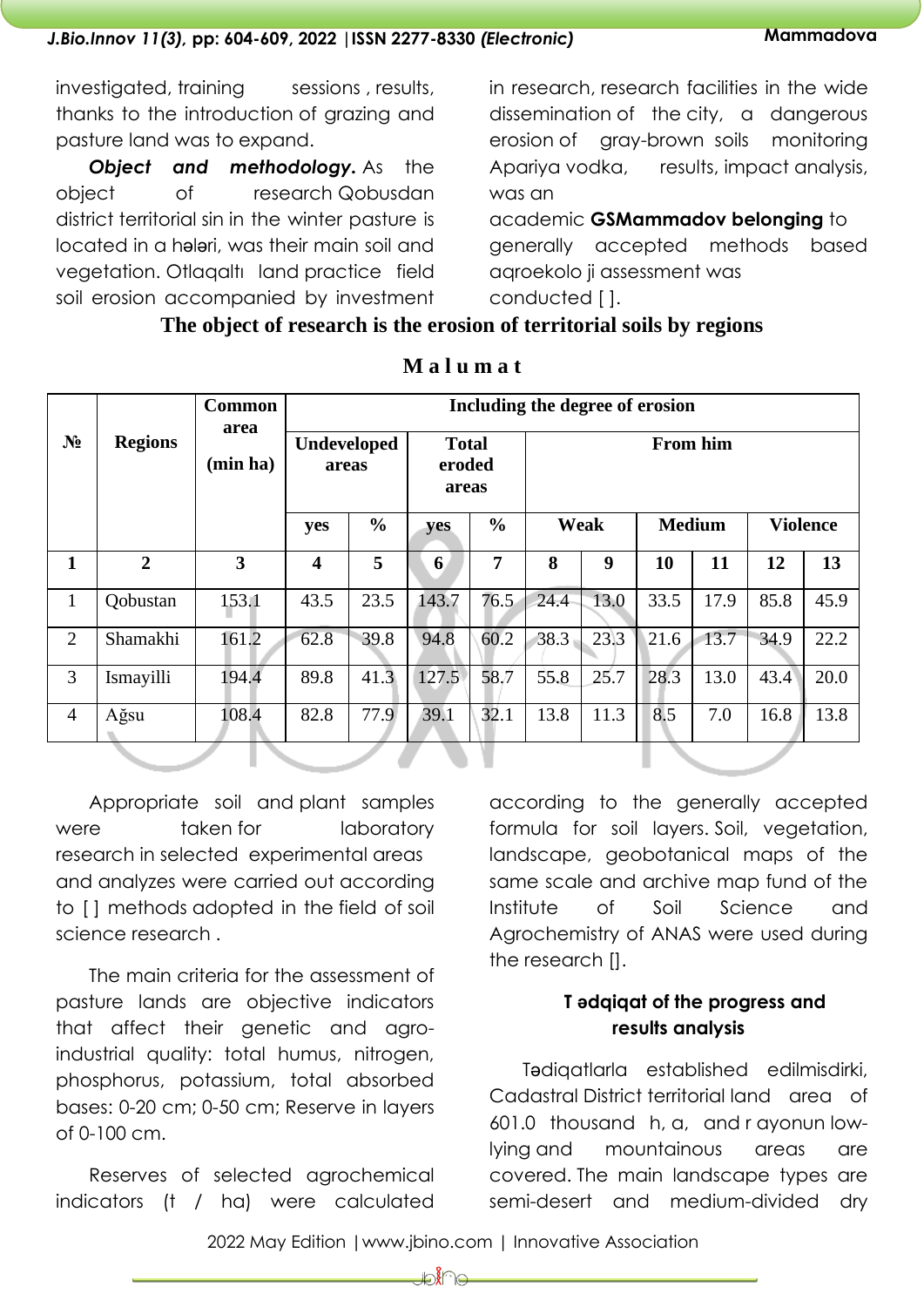steppes. According to the degree of humidity (Md-0.10-0.15), the area belongs to the semi-arid zone.

The average annual rainfall is 250-450 mm. The district is fully supplied with heat. Temperatures above 10<sup>0</sup> are equal to 4700-3800 <sup>0</sup> . Due to this, the winter here is mild. The length of the growing season is 226-211 days.

The area is mainly dark gray-brown (chestnut), light gray-brown (chestnut), ordinary gray-brown (chestnut), meadow-gray, meadow gray, light-gray, primitive-gray, subasar meadow-forest, subasar meadow and swampy meadow soils are widespread. Gray-brown, meadow-gray, gray soil types are especially widely used in agriculture. However, in the pastures, these soils are saline and a variety of saline, clayey, heavy clayey species are widespread.

In general, winter pastures in the Shirvan plain cover 119.3 thousand hectares of land, which is distributed as follows by administrative districts: Yevlakh (left bank) - 7.7 thousand

hectares; Aghdash -9.5 thousand hectares; Goychay - 6.6 thousand hectares; Ucar-19.5 min ha; Whey - 19, 5 thousand hectares; Kurdamir - 51.0 thousand hectares. Soils distributed in these regions were evaluated with the following points [4]: dark-gray-brown-100 points; gray-brown-85; light gray-brown-73; dark gray-meadow-90; graymeadow-71; light gray-meadow-60; meadow-gray-88; grass-gray-brown - 75; floodplain meadow-67; boz-63; lightgray-54; primary-gray-54; meadow-forest-86; swampy meadow-58; gray-brown- 57 points. These points refer to the type and semi-type of soils on the main quality scale. He tlaal broad spread of this soil erosion, salinization, aridləsmə, desertification and so on. Indicators on the correction coefficients, taking into account also offer open binitet scale assembly musdur of which on the basis of quality teams to divide the land, you get

the opportunity ol unmusdurBu regard, Academician GSMammadov the tofsiyyə the land banitet scale grouping methodology [] Registry District of the following qualities divided into groups:

# **Agro-industrial grouping of Shirvan plain lands**

| Land quality group           | Lands included in the quality group |                                   |  |  |  |  |
|------------------------------|-------------------------------------|-----------------------------------|--|--|--|--|
|                              | Type and subtype                    | Type and species                  |  |  |  |  |
|                              | (points)                            | diversity (correction             |  |  |  |  |
|                              |                                     | factors)                          |  |  |  |  |
| Group I - high quality soils | dark gray-brown (100)               | gilli (0.8); heavy clayey         |  |  |  |  |
| $(100-81$ points)            | dark gray meadow (90)               | (0.90); medium clayey             |  |  |  |  |
|                              |                                     | $(1.0)$ ; lightly clayey $(1.0)$  |  |  |  |  |
| Group II - good quality      | gray meadow (70)                    | gilli (0.80); heavy clayey        |  |  |  |  |
| soils (80-61 points)         | swampy meadow- (71-                 | (0.90); medium clayey             |  |  |  |  |
|                              | 68)                                 | $(1.0)$ ; lightly clayey $(0.89)$ |  |  |  |  |
|                              | floodplain meadow (63-              | weakly saline (0.91),             |  |  |  |  |

**(** According to Academician Q.Sh.Mammadjva **)**

2022 May Edition |www.jbino.com | Innovative Association

₽∦⊌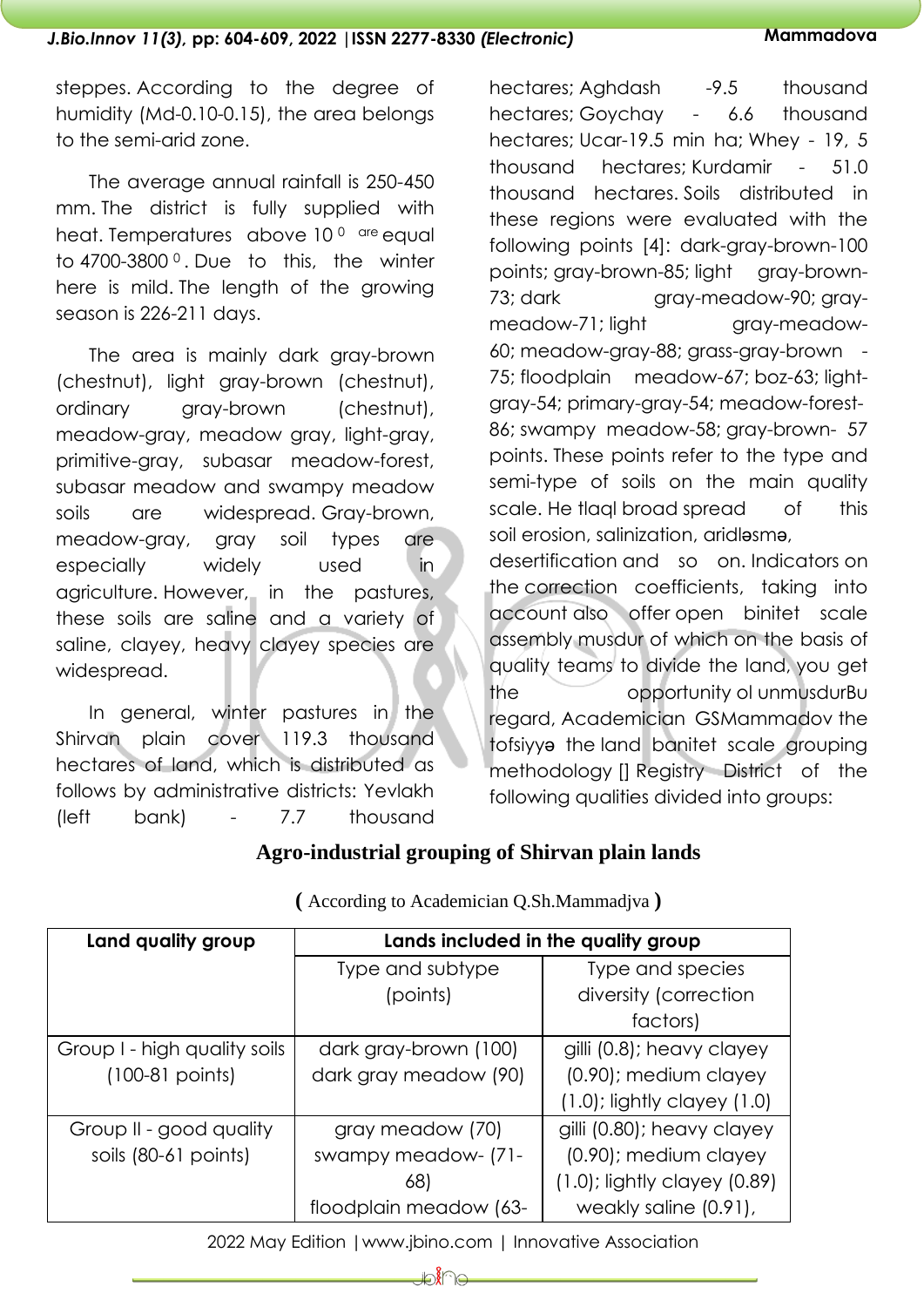|                              | 67)                    | slightly saline (0.91)            |  |  |
|------------------------------|------------------------|-----------------------------------|--|--|
| Group III - medium           | gray-meadow (70-90)    | gilli (0.80); heavy clayey        |  |  |
| quality soils (60-41 points) | floodplain meadow (63- | (0.90); medium clayey             |  |  |
|                              | 67)                    | (1.0); slightly clayey            |  |  |
|                              |                        | (0.89); moderately saline         |  |  |
|                              |                        | (0, 70); weakly saline            |  |  |
|                              |                        | (0.91)                            |  |  |
| Group IV - low               | gray-meadow (70-90)    | gilli (0.80); heavy clayey        |  |  |
| quality soils (40-21 points) | floodplain meadow (63- | (0.90); medium clayey             |  |  |
|                              | 67)                    | $(1.0)$ ; lightly clayey $(0.89)$ |  |  |
|                              |                        | severely saline (0.50),           |  |  |
|                              |                        | slightly saline (0.91)            |  |  |

As can be seen from the table, in the Shirvan plain, in the main pastures, saline, saline, clayey, heavy clayey, species diversity is widespread. However, the analysis of the results of research conducted by by our Academician concludes that by applying complex agro-ameliorative measures, it is possible to increase the productivity of areas that are currently in reserve and pastures. So that different plants (fitomeliorantlar; alfalfa, sainfoin, oats, rye, etc.), soil fertility, soil nutrients gathering intensity , soil physical and chemical characteristics and has a positive impact aqrofiziki. Məlunm direction on various research has proven that, especially alfalfa under the ( different rules and rates ) gubrələ to check the use of the land munbitli k parameters , water-physical properties of the improved and cultivated the plant's nutritional regimes, the improvement played a crucial role, jyey development has a positive effect on the regulation of the phase . []

According to the recommendations, in order to increase the economic efficiency of fertilizers and reduce the

negative impact of their application on the environment, mineral fertilizers should be applied locally, not on the whole area. At the same time, the rate of nutrient uptake increases, the yield increases, along with its quality, the water-physical properties of the soil improve and its fertility increases.

Taking into account the above recommendations, it is possible to improve the Shirvan plain winter pasture lands superficially and radically [7].

#### RESULT

1. Shirvan plain winter pasture lands have recently deteriorated as a result of overloading, unsystematic grazing, neglect, pasture productivity has decreased, biodiversity has decreased.

2. More than 40% of winter pasture soils are saline to varying degrees. their water-physical properties deteriorated, being mainly clayey and heavy clayey.

3. Taking into account the abovementioned, surface and radical improvement works should be carried out in Shirvan plain winter pastures, agrotechnical, agrochemical and agro-

2022 May Edition |www.jbino.com | Innovative Association

⊉∕∦